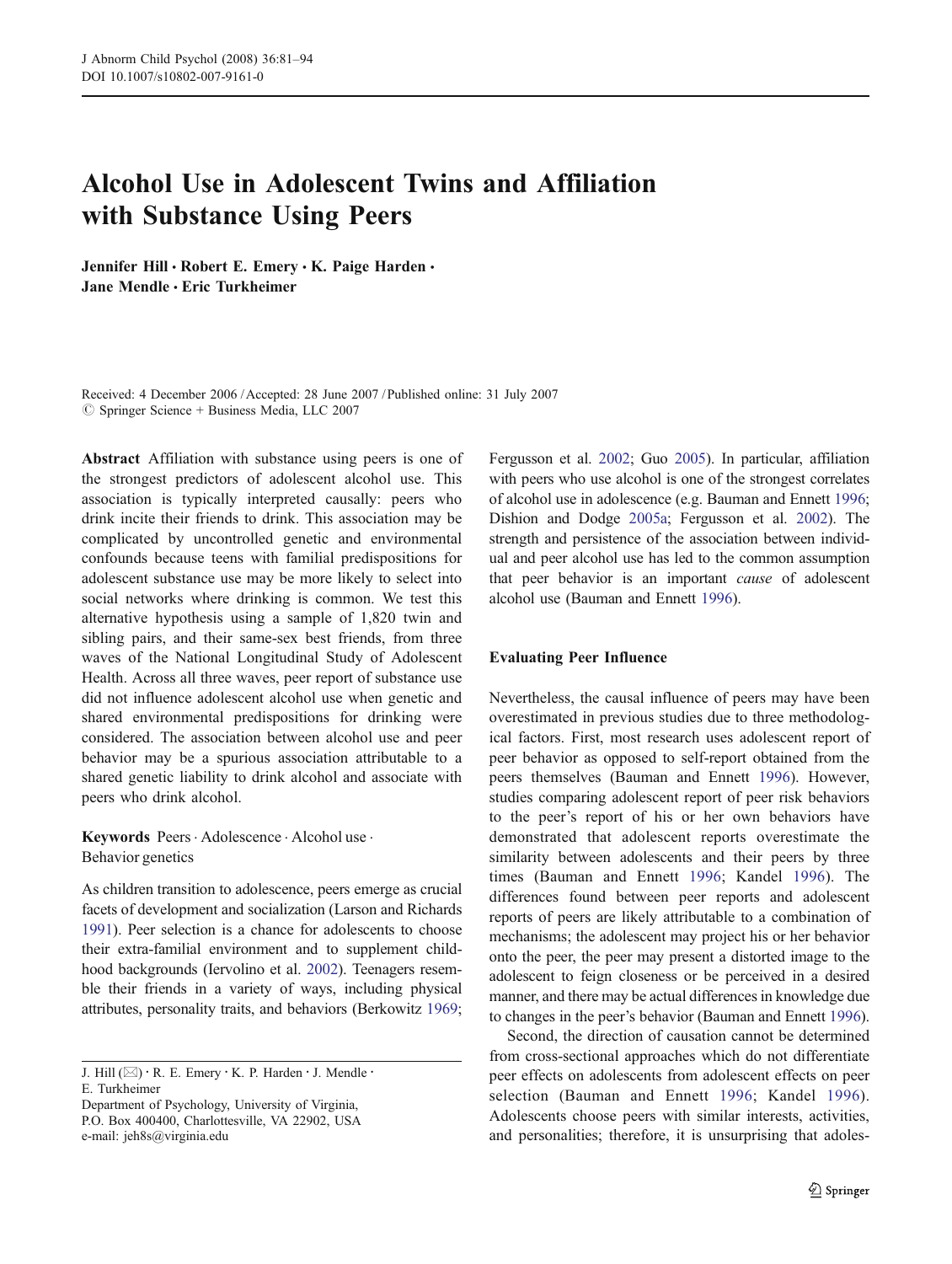cents who use alcohol are more likely to choose friends who use alcohol (Guo [2005](#page-12-0); Jaccard et al. [2005](#page-12-0)). Attempts to clarify this relationship using longitudinal designs have generally concluded that peer influence is reduced by around 50% when selection effects are considered (e.g. Bauman and Ennett [1996](#page-12-0); Kandel [1996\)](#page-12-0).

Third, peers are not assigned randomly to adolescents. A variety of genetic and environmental confounds may influence both selection of alcohol using peers and alcohol use, producing a spurious correlation. For example, consider poverty as a potential confound. Poverty may influence an adolescent's selection of peers who drink alcohol and may also independently increase risk of alcohol consumption. In this case, poverty confounds the causal relationship between peer affiliation and alcohol use. Family factors, socioeconomic status, neighborhoods, and schools are additional examples of the many potential environmental factors that may confound the relationship between peer affiliation and alcohol use (Miles and Carey [1997](#page-13-0); Padilla-Walker [2006\)](#page-13-0). Longitudinal studies examining potential confounds, such as adolescent rebelliousness (Curran et al. [1997](#page-12-0)) or life transitions and stressful life experiences (Fergusson et al. [2002](#page-12-0)), have noted the importance of examining third variable influences. However, traditional longitudinal studies are limited in that they can only examine measured confounds and cannot examine all of the possible confounds that may create a spurious relationship.

Genetic factors may also create selection effects. Genetic factors are known to influence alcohol use and dependence in adolescence (Rhee et al. [2003](#page-13-0); Silberg et al. [2003](#page-13-0)). In addition, genetic factors are known to influence selection of peers with similar personalities and alcohol use behaviors (Cleveland et al. [2005](#page-12-0); Guo [2005](#page-12-0)). If genotypic factors influence both selection of peers who drink and alcohol use, the association would be an artifact of shared genetic liabilities to select peers and drink alcohol.

# Family Designs and Genetic/Shared Environmental Selection

While previous reviews have highlighted the importance of using direct peer report to reduce reporter bias, and longitudinal designs to examine the direction of causation (e.g., Bauman and Ennett [1996](#page-12-0); Kandel [1996](#page-12-0)), potential genetic and environmental confounds have received considerably less attention and warrant further discussion. Identifying genetic and environmental selection effects is essential in determining whether observed associations are spurious consequences of uncontrolled third variables or likely to be true causal processes (Rutter [2003](#page-13-0)). Family designs are an advantageous way to control for genetic and environmental confounds that may affect the relationship between peer

characteristics and adolescent behavior. Because adolescent twin and sibling pairs share genetic and environmental characteristics that are not shared by unrelated adolescents, family designs offer a more accurate estimate of hypothesized causal influences of risk factors on outcomes.

Differences between unrelated individuals are confounded by all the environmental and genetic factors that differ between families, but differences between siblings are only confounded by influences that vary systematically within sibling pairs. Socioeconomic status, for example, varies greatly between families, but relatively little within sibling pairs raised together. Consider a family with low socioeconomic status in which one sibling associates with alcohol using peers and the other does not. If the association between peer behavior and alcohol use is causal, the sibling with alcohol-using peers should engage in more alcohol use than the sibling who does not affiliate with alcohol-using peers. If, on the other hand, the association between peer behavior and alcohol use is an artifact of low socioeconomic status, both siblings should exhibit similar alcohol use, despite the difference in peer affiliation.

By considering monozygotic (MZ) and dizygotic (DZ) twin siblings, not only can the magnitude of potential between family confounds be estimated, but the confound can be identified as genetic or environmental in origin. MZ and DZ twin pairs reared together share a similar home environment but MZ twins are genetically identical whereas DZ twins share only 50% of their genes. To the extent that a confounding variable is an aspect of the family environment, twins within identical and fraternal pairs would be at equal risk for alcohol use. If the confounding variable reflects genetic predispositions, identical twin siblings would have equal risk for alcohol use regardless of peer affiliation, whereas fraternal twin siblings would have less shared risk.

In more formal behavior genetic terms, variability in a risk factor like peer affiliation can be decomposed into genetic risk (A), shared or family environmental risk (C), and nonshared environmental risk (E). Nonshared environment refers to differences in risk among siblings reared together, after the effects of genetic and shared environmental confounds have been controlled. The majority of variation in adolescent behavior is a product of the environment unshared by siblings (Daniels and Plomin [1985](#page-12-0)). Siblings experience substantial differences in peer environments, and as such, peer relationships may be an important source of unique environmental context for siblings within a family (Daniels and Plomin [1985\)](#page-12-0).

To date, only one study has considered the relationship between adolescent alcohol use and peer affiliation using family designs. Walden et al. ([2004\)](#page-13-0) examined early substance use and association with deviant peer groups using twin pairs. Peer group deviance was assessed using target report of his or her peer group's substance use and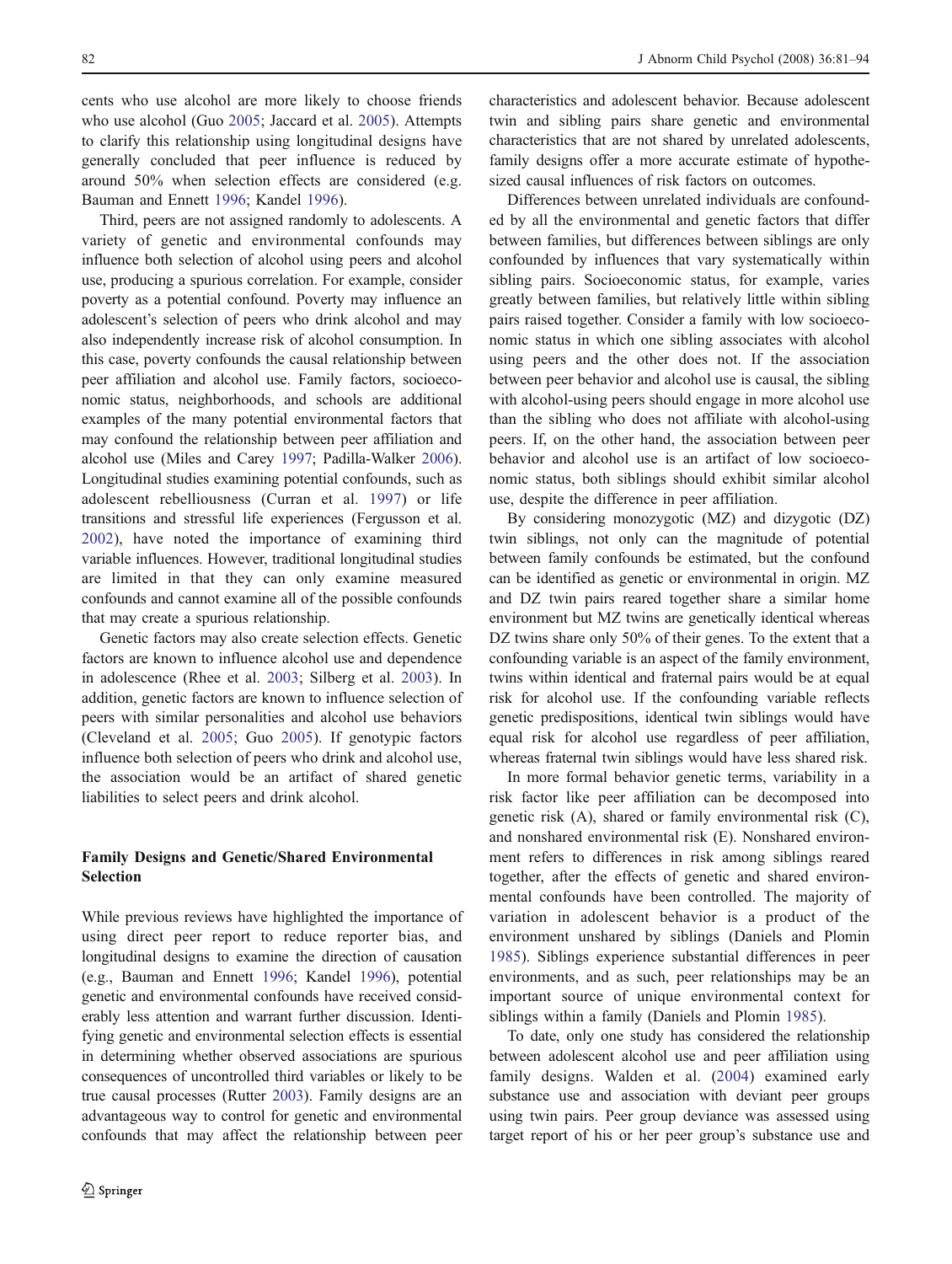delinquency and teacher report of peer group deviance. Environmental confounds completely explained the observed association between peer group deviance and target substance use. Due to limitations of family studies, the environmental confounds cannot be identified specifically, but these results highlight the importance of considering environmental and genetic confounds in understanding adolescent drinking.

### Current Study

The present investigation addresses concerns raised regarding previous research of peers and alcohol use in adolescence. (1) To consider potential reporter bias, we measure peer alcohol use using direct peer report. Peers are identified within the sample using target nomination of their same-sex best friend. We also include target report of perceived peer alcohol use so potential differences in these sources of information can be elucidated. (2) To consider potential differences in how peers may influence subtypes of drinking, measurement models are created to examine subtypes of alcohol use. We use exploratory factor analysis on all adolescents in the first wave of data to identify two factors: frequency of alcohol use and problems due to alcohol use. We use confirmatory factor analysis to develop latent constructs specified using strong partial invariance to examine the stability of this structure across the second and third waves of data. (3) To consider genetic and environmental influences on stability and change in alcohol use, we combine twin and sibling methods and longitudinal methods. We use a simplex structure to model target alcohol use across three waves of data for the twin and sibling sample. We decompose the variance in Wave I of alcohol use and the residual variance of Waves II and III into additive genetic, shared environmental, and nonshared environmental components. (4) Finally, to consider unmeasured genetic and environmental confounds, we examine the nature of the relationship between peer affiliation and alcohol use using the twin and sibling sample. We use a multivariate twin and sibling design with peer alcohol use modeled as the risk. We expect that despite genetic and environmental influence, there will be a unique effect of peer affiliation on alcohol use.

## Method

#### Participants

Data were obtained from the National Longitudinal Study of Adolescent Health (Add Health), which was designed to investigate adolescent health and risk behaviors with a special focus on the social contexts in which they occur (Udry [2003](#page-13-0)). Add Health includes a nationally representative sample of adolescents from 134 representative schools in the United States. The 134 schools, which are 70% of the schools initially recruited, include 80 high schools and their 7th and 8th grade feeder schools (although some high schools contain 7th and 8th grades and serve as their own feeder schools.) Study design included an in-school survey and three waves of in-home interviews. The confidential inschool survey ( $n=90,118$ ), administered at 129 consenting schools during the 1994–1995 school year, included peer nominations and identification of adolescent siblings who may or may not have been included in the in-school survey. A sub-sample of eligible students, with deliberate oversampling of ethnic minorities, disabled students, and students with adolescent siblings, was selected to participate in a follow-up home interview (78.9% of the selected sample consented to participate). Adolescents who did not participate in the in-school portion were eligible for inhome interviews if they were siblings of respondents who completed the in-school questionnaire.

The Wave I in-home, 90-minute interview took place between April and December of 1995 and included 20,745 respondents (10,480 female, 10,264 male) between 11 and 21 years of age  $(M=16$  years, 25th percentile=14 years, 75th=16 years). The Wave II in-home interview, completed the following year, included 14,738 adolescents (7,556 female, 7,182 male) between 11 and 23 years of age  $(M=$ 16 years, 25th percentile=15 years, 75th=17 years). The Wave III in-home interview, designed to measure factors involved in the transition from adolescence to young adulthood, included 15,170 respondents (8,030 female, 7,167 male) and took place between August 2001 and April 2002. Participants were between 18 and 28 years of age at Wave III  $(M=22 \text{ years}, 25 \text{th} \text{ percentile}=21 \text{ years},$ 75th percentile=23 years). Of the 20,745 participants at Wave I, there were 6,007 missing at Wave II and 5,548 missing at Wave III, leaving 14,738 participants (71.04%) with data available across all waves. Each wave includes a range of ages and does not represent distinct cohorts; as such, these analyses cannot identify characteristics of specific developmental periods.

The current study uses the sub-sample composed of all adolescents identified as monozygotic twin pairs (MZ), dyzogotic twin pairs (DZ), full biological siblings (FS), half siblings (HS), and genetically unrelated siblings (NR), subsequently referred to as the target sample  $(n=3,096)$ pairs). Twins' zygosity was determined primarily on the basis of self-report and four questionnaire items concerning how often twins were confused with each other and the similarity of their physical appearances. Previous studies have determined that such questions have high validity (greater then 90% accuracy) when compared to zygosity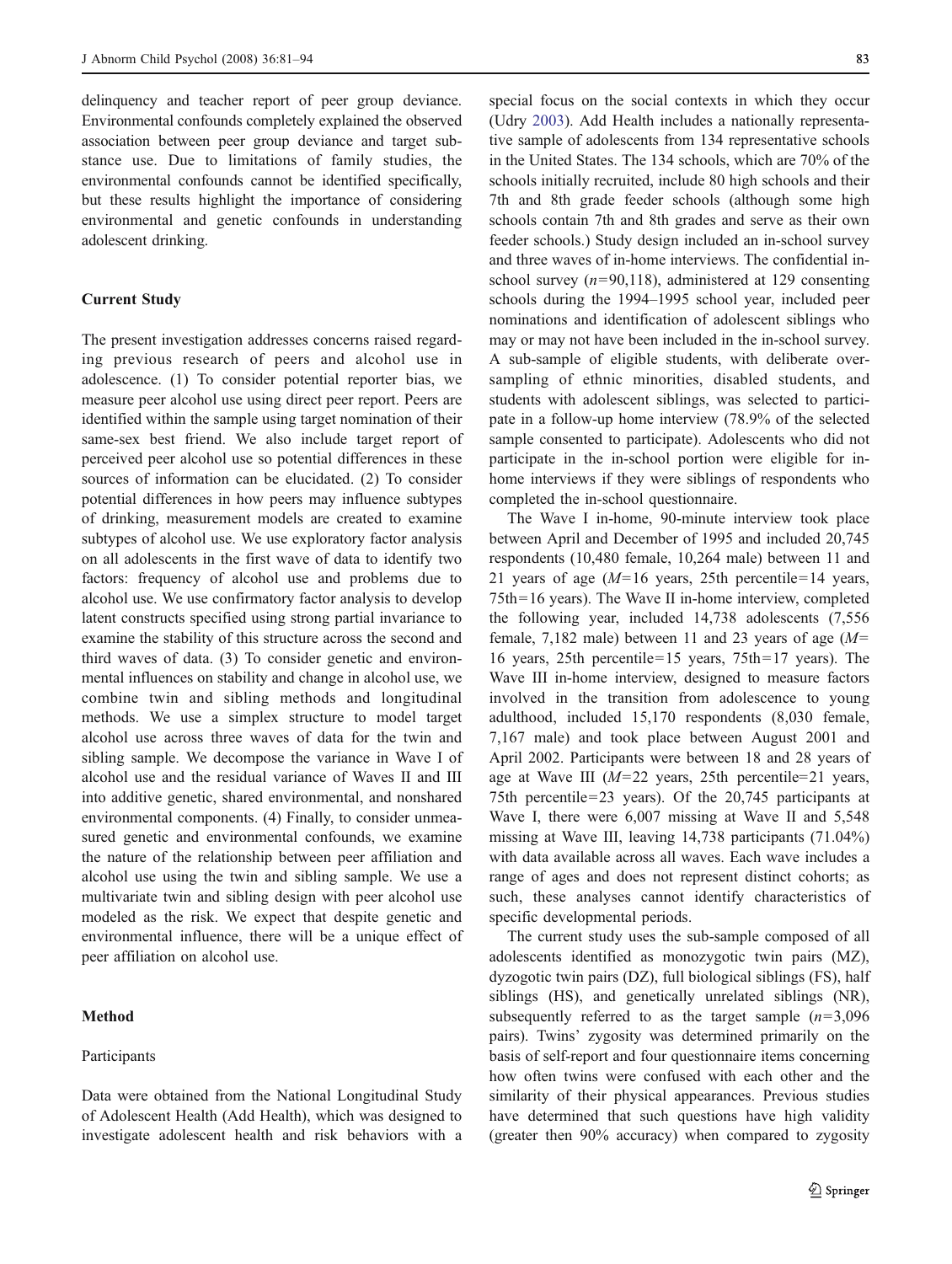determinations based on DNA (Spitz et al. [1996\)](#page-13-0). In cases of uncertain zygosity determination, DNA was used to identify twins as MZ or DZ (Harris et al. [2003](#page-12-0)). For the current analysis, only same-sex dyads are used, as previous research has suggested that using opposite sex pairs may spuriously inflate genetic effects, since monozygotic twins are always concordant for gender (Walden et al. [2004](#page-13-0)). Overall there were 285 MZ pairs, 248 DZ pairs, 709 FS pairs, 222 HS pairs, and 356 NR pairs included in the analysis, for a total of 1,820 same sex pairs.

Respondents were asked to nominate up to five same-sex and five opposite-sex friends, starting with their closest friend. The same-sex, closest friend was used in the current analysis. Jaccard et al. ([2005\)](#page-12-0) have suggested that this friend type best predicts individual behavior. MZ pairs nominated the same friend significantly more often than DZ pairs  $(\chi^2 = 104.095, df = 1, p < 0.0001)$  and twins (MZ and DZ pairs) nominated the same friend significantly more often than non-twins  $(\chi^2 = 88.825, df = 1, p < 0.0001)$ . One explanation for the greater likelihood of same-peer nomination by twins as compared to siblings may be differences within sibling pairs in age. To account for differences in ages among siblings that do not exist in twin pairs, age is included as a covariate in all twin and sibling analyses. Age is unlikely the only factor responsible for same-peer nominations as MZ pairs nominated the same friend more often then DZ pairs. This greater likelihood may also be attributable to the greater similarity between MZ twin pairs in personality and appearance than DZ pairs, which may lead to a greater likelihood of selecting the same peers due to these similarities. In the current study, a pair nominating the same peer is treated in the same manner as a pair nominating different peers who have the same level of alcohol use.

Peer nominations were considered valid if the target nominated a same-sex best friend and that peer was included in the in-school sample. Of the 3,640 individual adolescents that were part of a same sex sibling pair, 1,540 (42.31%) had valid peer nominations, 1,210 (33.24%) nominated peers for whom data was not collected, and 800 (21.98%) did not nominate peers. Adolescents without close friends, whether due to failure to nominate a peer or unavailability of the peer data, were modeled as missing. There were minor differences between adolescents who nominated peers not in the study and those who did not nominate peers at Wave I in alcohol use  $(R^2=0.19\%)$  and at Waves I  $(R^2=0.24\%)$  and II  $(R^2=0.38\%)$  in alcohol problems. Participants who nominated a peer not included in the study were more likely to be female and younger than those who did not nominate a peer. However, the differences between these groups were small for both gender  $(R^2=0.13\%)$  and age  $(R^2=0.97\%)$ . There were no differences in nomination status for zygosity or race. To consider differences in missingness due to covariates and

outcomes, missing data analysis was included and considers age, gender, and alcohol use when imputing for missing data.

#### Measures

Target sample alcohol use measures Alcohol use for the sibling sample was measured by a series of questions from the three waves of in-home interviews. Adolescents were asked at all three waves at what age they first drank alcohol and how often in the past twelve months they drank alcohol, got drunk, and had at least five drinks in a row: every day or almost every day (1), 3 to 5 days a week (2), 1 or 2 days a week (3), 2 or 3 days a month (4), once a month or less (5), 1 or 2 days in the past 12 months (6), or Never (7). They were also asked how often in the past twelve months, due to drinking alcohol, they had sex or did something they later regretted, had a fight, were hung over, were sick, or got in trouble with their parents, friends, someone they were dating, or at school: never  $(0)$ , once  $(1)$ , twice (2), three to four times (3), five or more times. Research has suggested these measures are internally consistent and have construct validity (Resnick et al. [1997\)](#page-13-0).

Peer sample substance use measures Although siblings were targeted from the in-school sample to be included in the in-home data collection, sibling peers were not. Therefore, few nominated peers were included in the inhome interviews, and the in-school data alone were used to measure direct peer report of risk behavior. Peer report of risk behaviors was assessed in the in-school questionnaire using seven items that ask how often in the past 12 months respondents smoked cigarettes, drank alcohol, got drunk, did something dangerous because they were dared to, raced on a skateboard, roller-blades, or in a car, skipped class, and lied to their parents: Never (0), once or twice (1), once a month or less (2), 2 or 3 days a month (3), once a week (4), 3–5 days a week (5), and nearly everyday (6).

In-home data were used to measure target perception of peer behavior. As research considering the relationship between peer and target behavior generally uses target report of peer behavior, the items "how many of your three closest friends drink," and "how many of your three closest friends smoke" from the in-home Wave I questionnaire were included to compare direct peer report of alcohol use behavior to target report of perceived peer behavior.

# Statistical Analyses

Measurement models To develop latent multivariate models of relevant constructs for later use in structural equation models, Exploratory Factor Analysis (EFA), and subsequent Confirmatory Factor Analysis (CFA) were conducted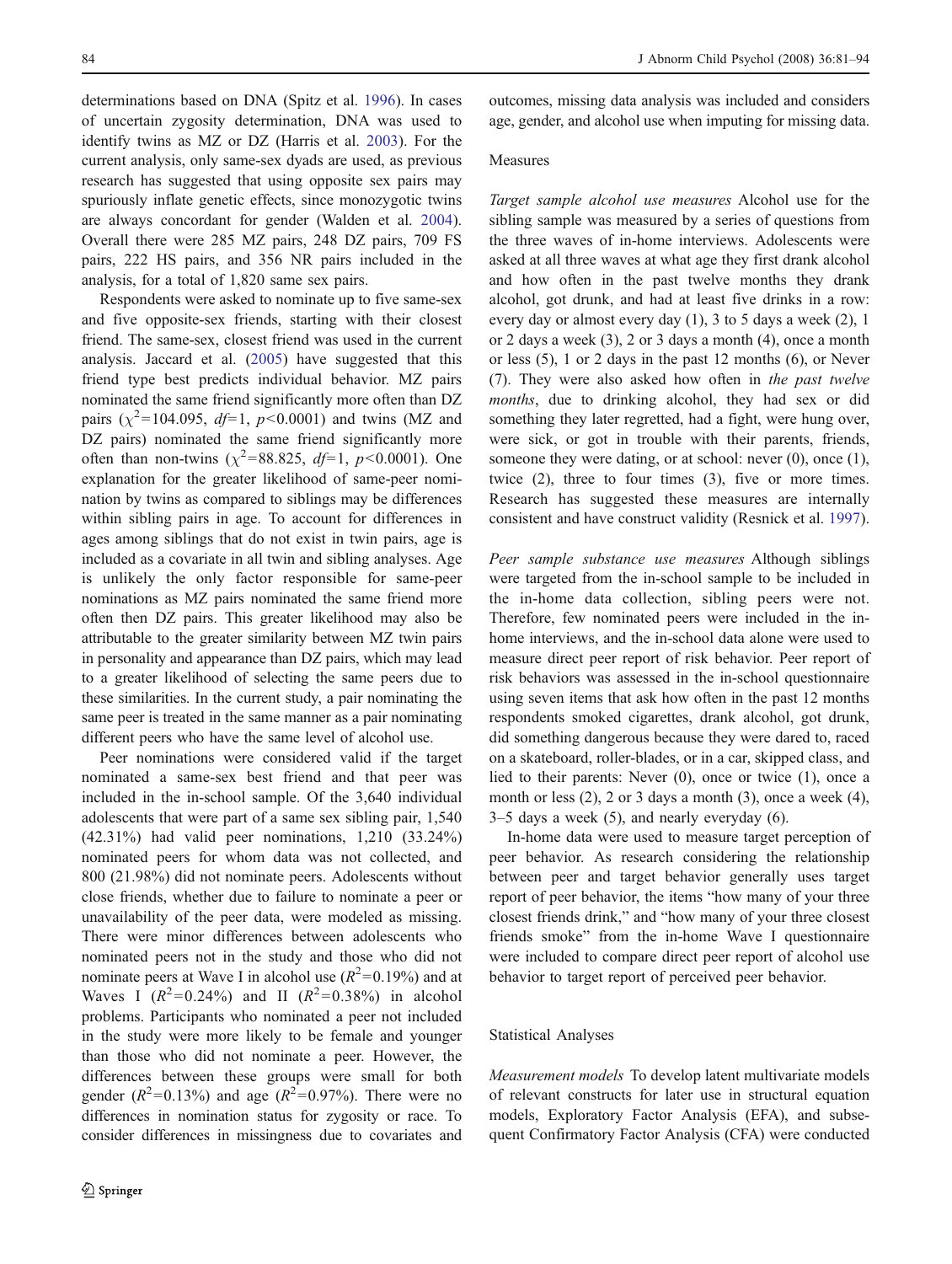| Table 1 Items and factor loadings used to estimate factor scores for target substance use |  |  |  |  |  |  |
|-------------------------------------------------------------------------------------------|--|--|--|--|--|--|
|                                                                                           |  |  |  |  |  |  |

|                                                           | In-home wave |              |      |  |
|-----------------------------------------------------------|--------------|--------------|------|--|
|                                                           | I            | $\mathbf{I}$ | Ш    |  |
| Alcohol use                                               |              |              |      |  |
| How many days did you drink alcohol?                      | 1.00         | 1.00         | 1.00 |  |
| How many days did you drink five or more drinks in a row? | 1.04         | 1.04         | 1.04 |  |
| How many days have you gotten drunk on alcohol?           | 1.05         | 1.05         | 1.05 |  |
| Cronbach's alpha                                          | 0.90         | 0.90         | 0.94 |  |
| Alcohol problems                                          |              |              |      |  |
| Trouble w/parents because of drinking                     | 1.00         | 1.00         | 1.00 |  |
| Problems at school because of drinking                    | 0.98         | 0.98         |      |  |
| Problems w/friends because of drinking                    | 1.05         | 1.05         | 1.05 |  |
| Problems w/dating because of drinking                     | 1.02         | 1.02         | 1.02 |  |
| Did something later regretted because of drinking         | 1.15         | 1.15         |      |  |
| Were hung-over                                            | 1.20         | 1.20         | 1.20 |  |
| Threw up because of drinking                              | 1.12         | 1.12         | 1.12 |  |
| Sexual situation later regret because of drinking         | 1.02         | 1.03         | 1.03 |  |
| Physical fight because of drinking                        | 1.01         | 1.01         | 1.01 |  |
| Driven while drunk                                        |              |              | 1.06 |  |
| Drunk at school or work                                   |              |              | 0.91 |  |
| Cronbach's alpha                                          | 0.94         | 0.94         | 0.93 |  |

on the observed indicators of alcohol use for the in-home sample. The items submitted to EFA and CFA at each wave are summarized in Tables [1](#page-4-0) and [2](#page-4-0). There were 167 (0.81%) participants missing alcohol use data at Wave I, 60 (0.41%) at Wave II, and 71 (0.47%) at Wave III. There were 14,678 (70.75%) participants with complete alcohol use across all waves  $(n_{\text{Wave }I} = 20,578, n_{\text{Wave }II} = 14,678, n_{\text{Wave }III} = 15,099);$ missing data analysis was included. An approximation of the EFA solution at Wave I was tested using CFA in the full Add Health data set for the in-home alcohol use items with zeros substituted for estimated loadings less than 0.40. Alcohol use behaviors change from adolescence into adulthood, and although many items were repeated between waves, other behaviors were not assessed at all waves. For example, driving while drunk and being drunk at work were only assessed during adulthood, whereas having problems due to drinking at school was only assessed in adolescence. To evaluate whether items measured the same construct across the three waves, a restricted model in which the factor loadings of items in common between waves were constrained to be equal across waves was compared to a less restricted model in which the factor loadings were allowed to differ across waves.

<span id="page-4-0"></span>The most restricted CFA (strong partial factorial invariance; Meredith [1993](#page-12-0)) was specified as follows: items in common across multiple waves were constrained to load onto the same factor for all waves in which they were used; factor loadings for items in common across waves were constrained to be equal for all waves in which they were used; and item thresholds (intercepts) for the categorical items were constrained to be equal for items in common across waves. When strong partial invariance holds across waves, it can be inferred that the same latent construct is being measured at each wave on the basis of common items, even though other items vary from wave to wave. The term *partial* invariance refers to invariance for only those items in common between waves (Byrne et al. [1989\)](#page-12-0). This restricted model is compared to a series of lessrestricted models, in which factor loadings, thresholds, or both were allowed to differ across waves.

Longitudinal twin and sibling models of alcohol use The three waves of factor scores for the twin and sibling pairs were used to estimate the genetic and environmental influences on changes in alcohol use and alcohol problems across Waves I–III. Of the 3,640 participants that were a part of a same sex sibling pair, 3,543 (97.34%) had alcohol use data. Missing data analysis was included and age and gender were included as covariates. The simplex twin model, showing only one twin per pair for clarity, is

Table 2 Items and factor loadings used to estimate factor scores for peer substance use

| Peer substance use          | In-school |
|-----------------------------|-----------|
| Smoke cigarettes            | 1.00      |
| Drink beer, wine, or liquor | 0.99      |
| Get drunk                   | 1.05      |
| Cronbach's alpha            | 0.84      |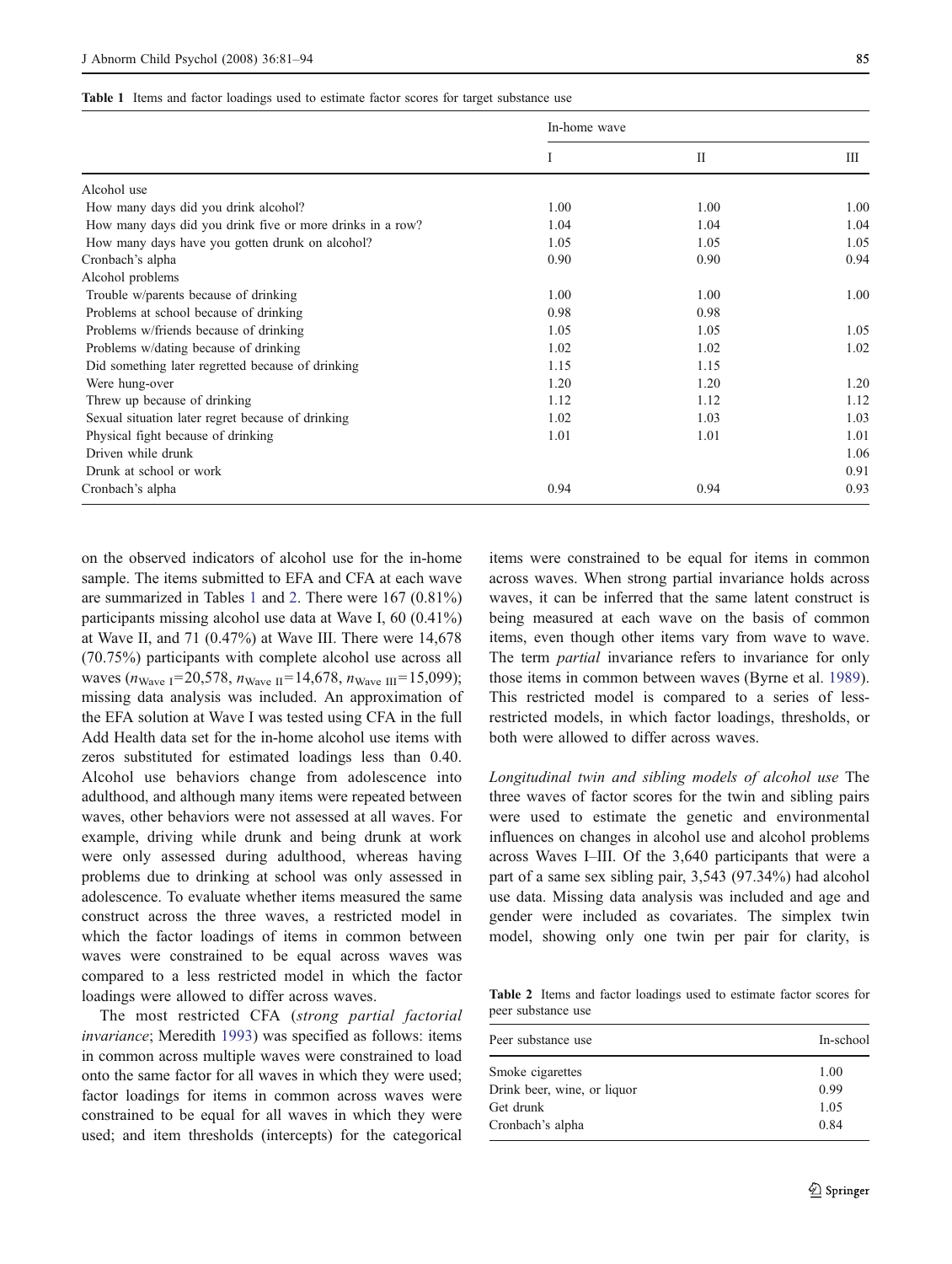decomposed into additive genetic influences (A), environmental influences shared by siblings (C), and environmental influences unique to siblings (E). Decomposition into ACE components was achieved by considering the different proportions of segregating genes shared by twin and sibling dyads (MZ=100%, DZ/FS=50%, HS=25%, NR=0%). Twin and sibling models depend on several assumptions,

illustrated in Fig. [1b](#page-5-0). The factor scores for Wave III were regressed onto the factor scores for Wave II  $(b23)$ , and the factor score for Wave II was regressed onto the factor score for Wave I  $(b12)$ .

ACE decomposition of simplex model The variance at Wave I and the residual variance of Waves II and III were

Fig. 1 General univariate (a), simplex (b), and multivariate twin and sibling (c) models

**a** Uni variate *ACE* Model

**b** Simplex Model<sup>a</sup> Sibling A Sibling B A Y (C Y E ) Y A Y (C Y E  $MZ = a^2$ ,  $DZ/FS = \frac{1}{2} a^2$ ,  $HS = \frac{1}{4} a^2$ ,  $NR = 0$  $c^2$  $a^2$   $x^2c^2$   $x^2c^2$   $a^2$   $x^2c^2$  $1/1$   $1/1$ Wave I  $A_1$   $(C_1)$   $(E_1)$  $c<sub>1</sub>$  $a_1^2$   $c_1^2$  $c_1^2$  e<sub>1</sub> 2  $1\vert 1$  $b_{12}$   $\overline{\text{Wave}}$   $b_{23}$ II  $A_2$   $(C_2)$   $(E_2)$  $c_2$  $a_2^2$   $c_2^2$  $\frac{2}{2}$  e<sub>2</sub> e<sub>2</sub> 2 <sup>1</sup>1 Wave III  $A_3$   $(C_3)$   $(E_3)$  $c_3$  $a_3^2$   $c_3^2$  $\frac{2}{2}$  e<sub>3</sub> 2  $\bigwedge 1$ | 1 WIII Age & Gender WII Age & Gender WI Age & Gender

**c** Multivariate Twin and Sibling Model a,b



<sup>a</sup> One twin shown for clarity

<span id="page-5-0"></span><sup>b</sup> Waves I-III are decomposed into *ACE* as in Simplex Model above, complete Simplex Model not shown for clarity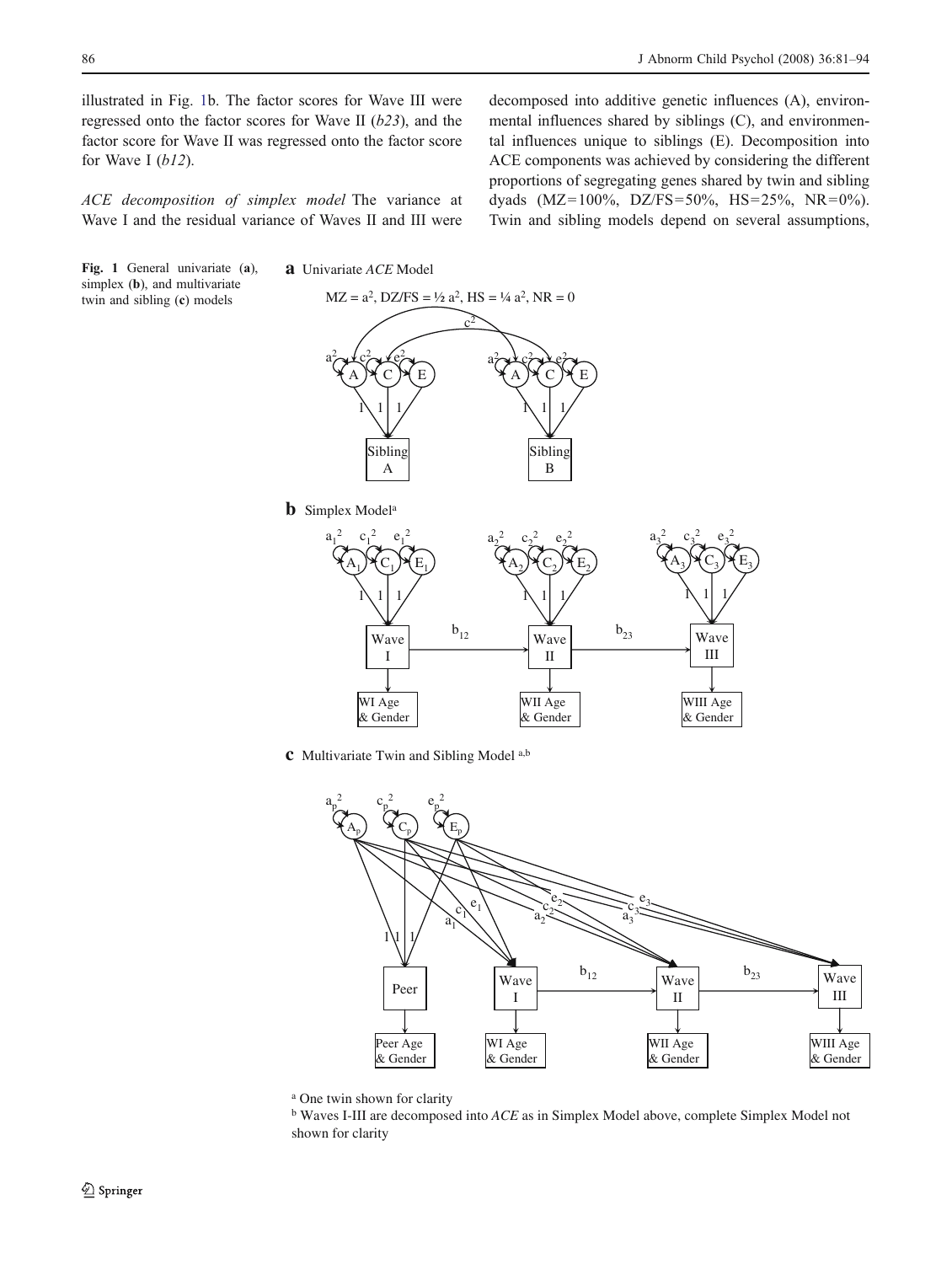including random mating in the parental generation, similar environments for sibling and twin types (MZ environment is assumed to not differ systematically from DZ environment), and no gene-environment interaction. The model we employed to decompose the variances into ACE components is illustrated in Fig. [1](#page-5-0)a. The paths from the latent genetic and environmental variables are fixed to one and the variances of the ACE components are estimated. For more detailed information about the logic and methodology of behavior genetic modeling, see Neale and Cardon [\(1992](#page-13-0)).

Multivariate twin and sibling models The associations between peer and target behavior were analyzed as a combination of genetic confounds, environmental confounds, and quasi-causal pathways using the twin and sibling data. Peer characteristics were modeled as the risks, and the simplex models of the alcohol use factors constituted the outcomes. For each alcohol use factor, the simplex components across the three waves were regressed onto the ACE variance components for the peers (Fig. [1c](#page-5-0)). All of the 3,543 participants with alcohol use data had available data for target report of peer substance use and 1,540 (43.47%) participants had available peer report of alcohol use. Age and gender were used as covariates and missing data analysis was included.

On occasion, variance estimates for C were negative either for the outcome or risk. This pattern may be the result of sampling error, or it may suggest that there are dominance or epistatic processes at work. Negative variance estimates are not interpretable, and in each case, a negative variance estimate was fixed to zero and the change in model fit was assessed.

Missing data analysis Missing data were considered using maximum likelihood (ML) under the assumption that data were missing at random (MAR). The MAR assumption permits missingness in peer data to be a function of measured covariates and target alcohol use. However, MAR assumes that missingness of peer data is unrelated to the level of peer alcohol use after controlling for the level of target alcohol use and measured covariates. If measured covariates and the target alcohol use explain the relationship between missingness and peer alcohol use, missingness is considered to be a function of the covariates and target alcohol use rather then peer alcohol use. MAR cannot be tested as it is impossible to know the true values of missing data, however, ML is fairly robust to minor violations of this assumption (Allison [2002\)](#page-12-0). Maximum likelihood integrates over all possible values of missing peer data, and gives more weight to values that are more likely (Allison [2002](#page-12-0); Little and Rubin [1987](#page-12-0)).

Software and model fitting All analyses were conducted in Mplus (Muthen and Muthen [2004](#page-13-0)). Mplus uses a probit

model to estimate variances and covariances for ordered categorical items. Promax rotation was used for all EFAs. Parameters for the EFA were estimated using weighted least squares estimation. Confirmatory models were estimated using ML, and model fit was assessed using RMSEA, CFI and TLI. RMSEA measures the amount of error per model parameter in approximating the data and values less then 0.05 generally indicate adequate fit (Steiger [1990](#page-13-0)). The CFI and TLI are normed fit indices that range from zero to one with values greater then 0.95 indicating adequate fit (Bentler [1990;](#page-12-0) Hu and Bentler [1998](#page-12-0)). Missing data were estimated using the assumption of MAR, using options available in Mplus.

# Results

#### Measurement Models

Target alcohol use Separate EFAs were conducted for alcohol use items at the three waves using the full in-home sample (items are summarized in Tables [1](#page-4-0) and [2](#page-4-0)). The EFA of alcohol use items for Wave I yielded two eigenvalues greater than one (7.435 and 1.562), and a scree plot suggested two factors. The two-factor solution fit well (RMSEA=0.038), whereas the one-factor solution did not (RMSEA=0.160). The factors retained suggested one factor representing frequency of alcohol use, which included items assessing the number of times the adolescent drank in the past year and how many drinks they had each time, and one factor representing problems due to alcohol use, which included items assessing physical symptoms of drinking and problems in a variety of social contexts due to alcohol use.

The measurement models for alcohol use developed for Wave I were applied to the Wave II and III data, fixing the loadings for the items in common with Wave I to be equal across the three waves (see Tables [1](#page-4-0) and [2](#page-4-0)). The strong partial invariance model fit well for the alcohol use factors  $(RMSEA=0.039, CFI=0.991, TLI=0.996)$  and the factors had high internal reliability (Cronbach's alpha >0.80 for all factors, see Tables [1](#page-4-0) and [2\)](#page-4-0). Factor scores were estimated for each wave and factor of the in-home data yielding the following six factor scores: frequency of alcohol use (AU-1, AU-2, and AU-3), and problems relating to drinking alcohol (AP-1, AP-2, and AP-3).

Peer substance use Using the full in-school sample, the six externalizing items were submitted to EFA. There were two eigenvalues greater than one (2.707 and 1.188), and the scree plot suggested two factors. The two factor solution fit well (RMSEA=0.019), whereas the one factor solution fit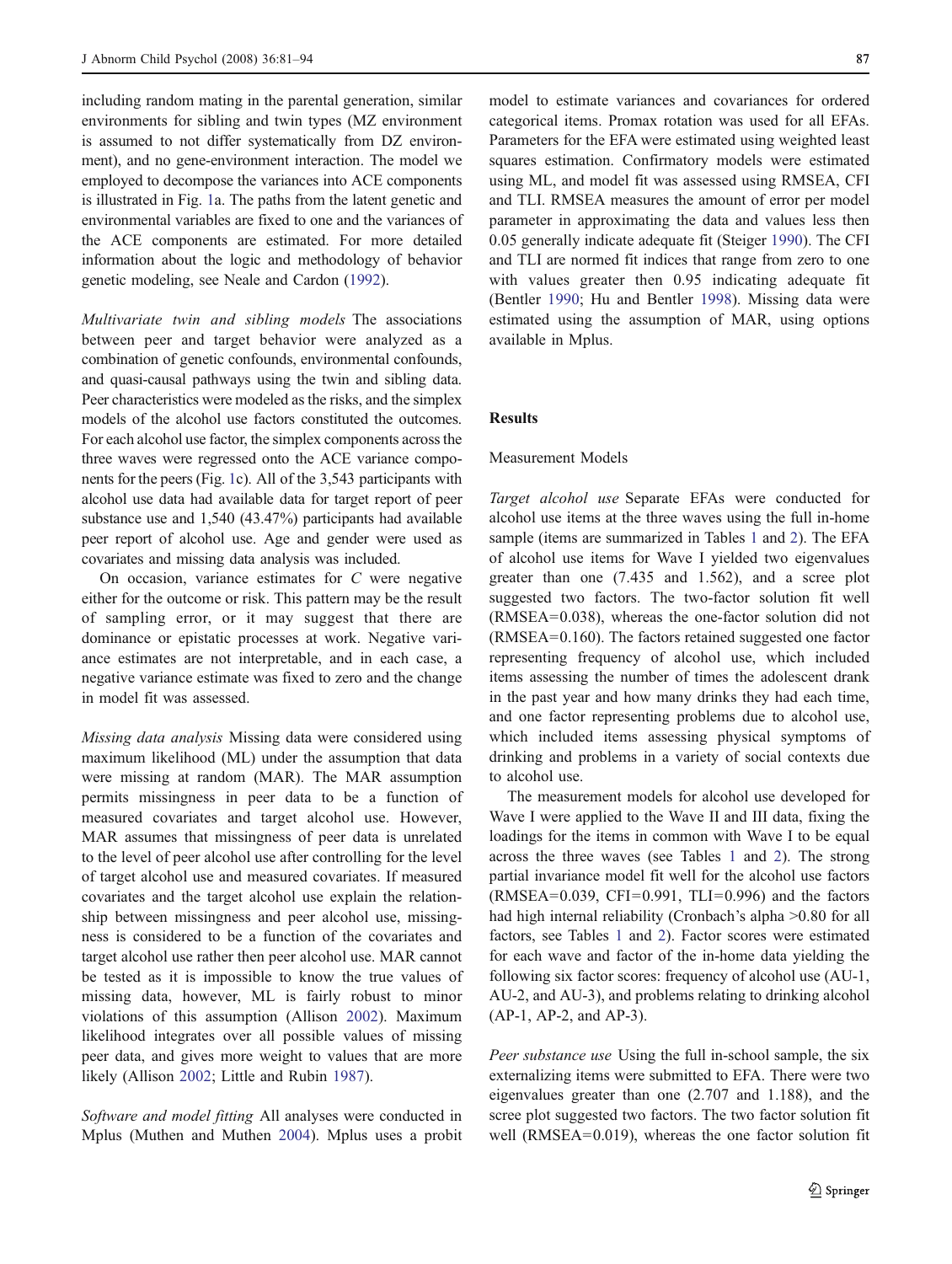Table 3 Regression coefficients for simplex models of target alcohol use

| Alcohol use    | Frequency |      |       | Problems |      |       |  |  |
|----------------|-----------|------|-------|----------|------|-------|--|--|
| Regression     | b         | SE   | $R^2$ | b        | SE   | $R^2$ |  |  |
| Wave II on I   | 0.73      | 0.01 | 0.54  | 0.84     | 0.01 | 0.70  |  |  |
| Wave III on II | 0.37      | 0.02 | 0.08  | 0.58     | 0.02 | 0.27  |  |  |
| <b>RMSEA</b>   | 0.049     |      |       | 0.048    |      |       |  |  |
| <b>CFI</b>     | 0.956     |      |       | 0.974    |      |       |  |  |
| TLI            | 0.974     |      |       | 0.979    |      |       |  |  |

was poor (RMSEA=0.109). The two-factor solution yielded a substance use factor and a rule-breaking factor which were moderately correlated  $(r=0.477)$ . Using the factor structure suggested by the EFA, a CFA was fit where items with loadings less than 0.40 were set to zero. The CFA fit well (RMSEA=0.037, CFI=0.959, TLI=0.938), with moderate correlation between the factors  $(r=0.548)$ . Factor scores were computed, and scores were matched based on best friend nominations. We only used the substance use factor in the present analyses given our focus on that topic. The substance use factor is used for subsequent analyses to represent peer report of substance use (SU-PR). See Tables [1](#page-4-0) and [2](#page-4-0) for factor loadings.

Target report of peer substance use (SU-TR) was computed by combining the target's report of the number of their friends who drink  $(0: n=1,563, 44.95\%, 1: n=716, 20.60\%, 2: n=$ 498, 14.33%, and 3: n=698, 20.09%) and the number who smoke  $(0: n=1,866, 53.61\%, 1: n=749, 21.52\%, 2: n=416,$ 11.95%, and 3: n=450, 12.93%). SU-TR and SU-PR were correlated  $(r=0.394, n=1.507, p<0.0001)$ .

## Longitudinal Twin and Sibling Models

We then fit longitudinal simplex models to the factor scores estimated in the three waves. Complete results for the simplex models are shown in Tables [3](#page-7-0) and [4](#page-7-0). Wave I alcohol use accounted for 73.41% (AU) and 84.15% (AP) of the variance in Wave II. The variance in Wave II accounted for 37.09% (AU) and 58.01% (AP) of the variance in Wave III. Genetically informative twin and sibling models were used to decompose the variability in the simplex models into genetic and environmental components. The residual variances for Wave II and III generally had a greater non-shared environmental component (which also includes error variance) than the variance in Wave I. However, most of the factors retained portions of genetic, shared environmental, and nonshared environmental residual variance across all three waves.

## Associations between Target and Peer Behavior

Correlations, shown in Table [5](#page-8-0), between peer factors and target factors were moderate to large for target alcohol use. As expected, the relationship between target behavior and peer self-report of behavior was less than that for target behavior and target report of peer behavior. This difference may be reflective of reporter bias, and is generally consistent with previous findings (Kandel [1996](#page-12-0)).

The correlations between the target behavior and the peer of the target's twin, known as cross correlations, are shown in Table [5](#page-8-0). Although not a formal examination of potential genetic and environmental confounds, examination of cross correlations provides an intuitive illustration of effects identified through structural equation modeling. The pattern of cross correlations involving peer self-report were generally suggestive of genetic factors confounding the relationship between peer and target behavior. For example, DZ twins' alcohol use was generally more similar to their own peers' report of substance use  $(r=0.42)$  than it was to their twins' peer report of substance use  $(r=0.21)$ . MZ twins' alcohol use, however, was about as similar to their

<span id="page-7-0"></span>

| <b>Table 4</b> ACE variance com-<br>ponents for simplex models of |   | Proportion of variance accounted for by ACE components at each wave |         |                  |      |                           |                  |  |  |  |  |  |
|-------------------------------------------------------------------|---|---------------------------------------------------------------------|---------|------------------|------|---------------------------|------------------|--|--|--|--|--|
| target alcohol use                                                |   |                                                                     | $\Pi^a$ | III <sup>a</sup> |      | $\mathbf{H}^{\mathbf{a}}$ | III <sup>a</sup> |  |  |  |  |  |
|                                                                   | A | 0.31                                                                | 0.18    | 0.21             | 0.32 | 0.18                      | 0.25             |  |  |  |  |  |
| <sup>a</sup> Proportion of residual vari-                         |   | 0.14                                                                | 0.07    | 0.19             | 0.20 | 0.09                      | 0.13             |  |  |  |  |  |
| ance not accounted for by<br>previous wave.                       | Е | 0.55                                                                | 0.75    | 0.60             | 0.48 | 0.73                      | 0.62             |  |  |  |  |  |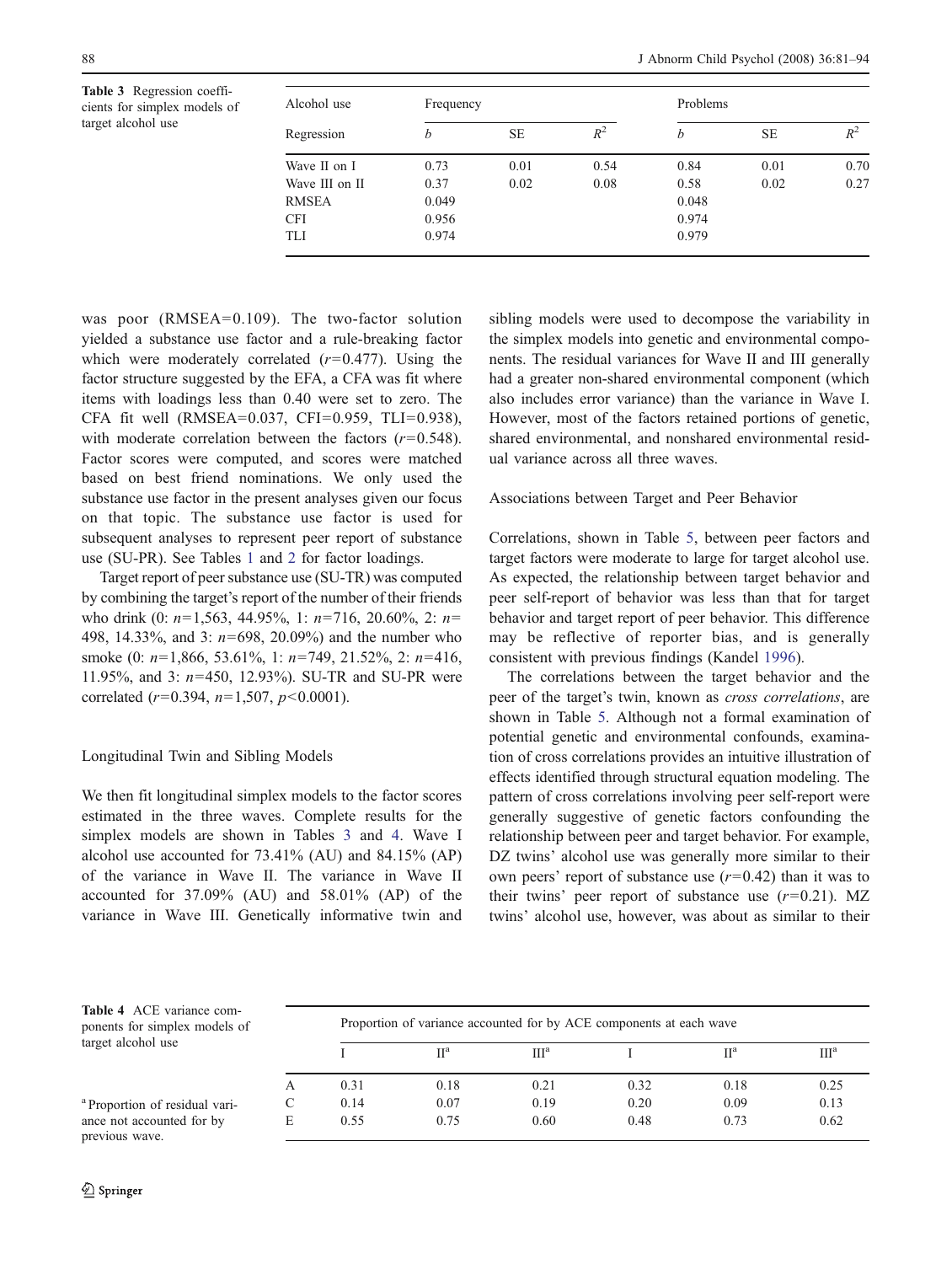|                       | Peer substance use <sup>b</sup>         |                            |              |              |              |                               |              |              |              |              |  |  |
|-----------------------|-----------------------------------------|----------------------------|--------------|--------------|--------------|-------------------------------|--------------|--------------|--------------|--------------|--|--|
|                       | Peer's report                           | Target/twin report of peer |              |              |              |                               |              |              |              |              |  |  |
|                       | Full <sup>a</sup> $(n=1,540)$<br>Target | $MZ (n=234)$               |              | DZ $(n=205)$ |              | Full <sup>a</sup> $(n=1,540)$ | $MZ (n=234)$ |              | DZ $(n=205)$ |              |  |  |
|                       |                                         | Target                     | Twin         | Target       | Twin         | Target                        | Twin         | Target       | Target       | Twin         |  |  |
| Frequency<br>Problems | 0.29<br>0.36                            | 0.38<br>0.47               | 0.33<br>0.42 | 0.42<br>0.44 | 0.21<br>0.33 | 0.45<br>0.53                  | 0.52<br>0.69 | 0.38<br>0.45 | 0.54<br>0.60 | 0.32<br>0.42 |  |  |

Table 5 Correlations between peer substance use and the alcohol use of the target adolescent and the target's twin (cross correlations)

<sup>a</sup> Full includes adolescents from MZ, DZ, FS, HS, and NR pairs.

 $<sup>b</sup>$  All correlations significant at  $p < 0.01$ .</sup>

own peers' report of substance use  $(r=0.38)$  as it was to their twins' peer report of substance use  $(r=0.33)$ . This suggests that genotype, shared completely by MZ twins, influences both peer selection and alcohol use. DZ twin pairs may share less in common with their co-twin's peer because they may not share genetic liabilities for peer selection and alcohol use. Although differences between cross correlations were not significant, the MZ twin cross correlations exceeded the DZ twin cross correlations for frequency of alcohol use and alcohol problems. This pattern may suggest that factors influencing the association between peer selection and alcohol use are genetic in nature.

For target report of peer behavior, the pattern of cross correlations was consistent with shared environmental confounds, and possible additional causal effect of peers. Target alcohol use was moderately correlated with the twin's report of peer substance use suggesting a confounding process. Environment shared by pairs may be responsible for this confound as indicated by the similar patterns of correlations for MZ and DZ pairs. For both MZ and DZ

pairs, target alcohol use was more similar to target report of his peer's substance use  $(r_{\text{MZ}}=0.52, r_{\text{DZ}}=0.54)$  than it was to twin report of his peer's substance use  $(r_{\rm MZ}=0.38, r_{\rm DZ}=$ 0.32). Possible causal peer influence was indicated by generally smaller cross correlations when compared to the correlations between adolescents and their own peers for both MZ and DZ twin pairs. This deflated cross correlation may, alternatively, represent reporter bias. Whereas the correlation between target and peer contains method variance, the target reported on self and peer behaviors, the cross correlation between the target and the twin's peer no longer has method variance as the target reported on self and the twin reported on peer.

# Multivariate Twin and Sibling Models

Structural equation modeling was used to test more formally relationships suggested by cross-correlations. The multivariate twin and sibling model regressed the factor scores for each wave onto the ACE components for the peer

|  |  |  | Table 6 Fit indices and model comparison for multivariate twin and sibling models |  |  |
|--|--|--|-----------------------------------------------------------------------------------|--|--|
|  |  |  |                                                                                   |  |  |

| Factor                              | Coefficients free |          | Coefficients equal |            |      |              |      |                 |                     |
|-------------------------------------|-------------------|----------|--------------------|------------|------|--------------|------|-----------------|---------------------|
| Peer                                | Target            | $\chi^2$ | df                 | <b>CFI</b> | TLI  | <b>RMSEA</b> | Wave | $\Delta \chi^2$ | $\Delta df^{\rm a}$ |
| Peer report of substance use        | Alcohol use       | 472.12   | 300                | 0.96       | 0.97 | 0.040        |      | 40.10           |                     |
|                                     |                   |          |                    |            |      |              | 2    | 12.67           |                     |
|                                     |                   |          |                    |            |      |              | 3    | 3.56            |                     |
|                                     | Alcohol problems  | 459.31   | 300                | 0.97       | 0.98 | 0.038        |      | 63.40           |                     |
|                                     |                   |          |                    |            |      |              | 2    | 7.54            |                     |
|                                     |                   |          |                    |            |      |              | 3    | 9.05            |                     |
| Target report of peer substance use | Alcohol use       | 443.42   | 305                | 0.97       | 0.98 | 0.035        |      | 22.19           | 2                   |
|                                     |                   |          |                    |            |      |              | 2    | 29.94           | 2                   |
|                                     |                   |          |                    |            |      |              | 3    | 7.69            | 2                   |
|                                     | Alcohol problems  | 443.23   | 305                | 0.98       | 0.99 | 0.035        |      | 46.56           | 2                   |
|                                     |                   |          |                    |            |      |              | 2    | 24.02           | 2                   |
|                                     |                   |          |                    |            |      |              | 3    | 6.87            | 2                   |

<span id="page-8-0"></span><sup>a</sup> The variance of the C component for peer self-report of substance use was not significantly different from zero and this parameter was set equal to zero. Consequently, when the coefficients were set equal, the degrees of freedom changed only one in peer report of substance use (setting  $a=e$ ) and changed two for target report of peer use (setting  $a = c = e$ ).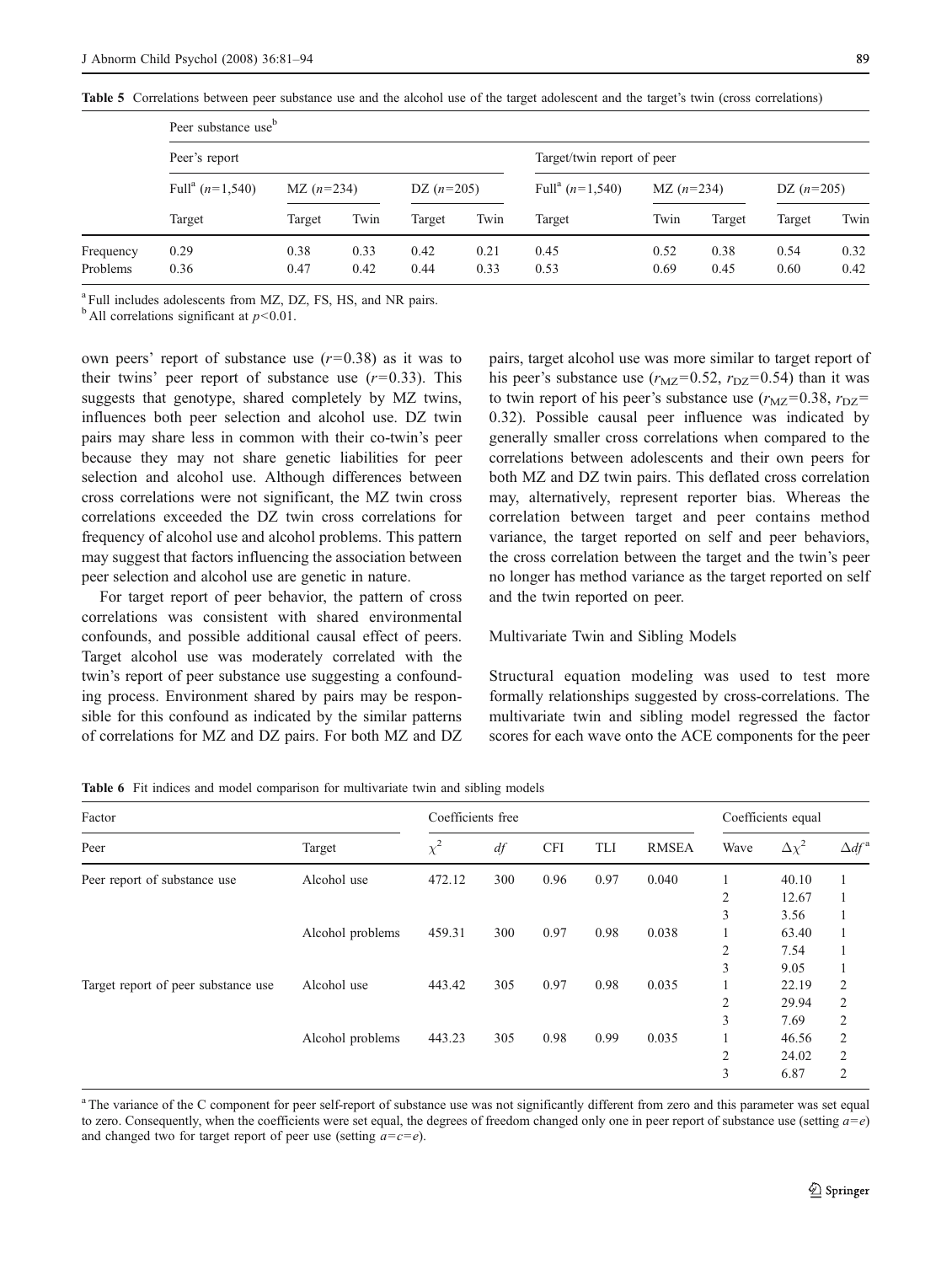factors to estimate genetic and environmental confounds in the relationship between having substance using peers and drinking alcohol. The two target factor scores were regressed onto the two peer factor scores for a total of four models. The models fit well with all RMSEAs falling below 0.05 (see Table [6](#page-8-0) for complete model fit indices).

Phenotypic regressions The regression coefficients for target factors on the ACE components of the peer factors were constrained to be equal to test the equality of betweenand within-family associations. When constrained to be equal, the estimated regression parameter represents the phenotypic relationship between peer and target behavior. Equal ACE regressions are consistent with a causal model, because they indicate that the coefficients are not explained by factors that make families different (i.e., genetic or shared environmental selection). In contrast, unequal ACE regressions indicate selection effects, inconsistent with assumed peer causal influences on substance use. There were several significant relationships indicating phenotypic relationships between peer and target behavior. Constraining the coefficients to be equal resulted in a significant loss of fit across models (see Table [6](#page-8-0) for changes in model fit). In Table [7](#page-9-0), the estimated parameter in the fixed coefficient model reflects the between-family association, and in the free coefficient model, the within-family association is reflected in the e coefficient. In all cases, genetic and environmental confounds were indicated as the between-family associations

were larger than the within-family associations between target and peer behavior (see D'Onofrio et al. [2005](#page-12-0)).

### Quasi-Causal Relationships

Non-shared environment regressions Table [7](#page-9-0) shows the regression coefficients for target behavior on the ACE components of peer behavior. There were no significant paths on the E component of peer report of substance use. The relationship between peer substance use and target alcohol use at Wave I, and the changes in target alcohol use at Waves II and III indicated by the phenotypic regressions were completely explained by shared environmental and genetic confounds at each wave. The phenotypic regression coefficients were larger than the coefficients on the E component of peer behavior indicating the influence of genetic and environmental confounds. For example, the phenotypic regression of target problems due to alcohol use at Wave I on peer report of substance use  $(b=0.21)$ exceeded the regression on the E component ( $e=0.00$ ), which reflects the relationship between target and peer behavior after considering genetic and environmental confounds.

For target report of peer substance use, the paths on  $E$ were generally smaller than the phenotypic regression coefficients indicating genetic or environmental confounds. However, there were significant paths on  $E$  at Wave I for

Table 7 Parameter estimates for multivariate twin and sibling models

| Alcohol use   |           | Wave           | Coefficients equal <sup>a</sup> |           |                     | Coefficients free <sup>a</sup> |                     |                     |                          |          |         |            |         |  |  |
|---------------|-----------|----------------|---------------------------------|-----------|---------------------|--------------------------------|---------------------|---------------------|--------------------------|----------|---------|------------|---------|--|--|
|               |           |                |                                 |           | $\boldsymbol{a}$    |                                |                     | $c^{\rm b}$         |                          |          |         | $\epsilon$ |         |  |  |
| Peer          | Target    |                | Est.                            | <b>SE</b> | Est.                | <b>SE</b>                      | $R^2$               | Est.                | <b>SE</b>                | $R^2$    | Est.    | <b>SE</b>  | $R^2$   |  |  |
| Peer report   | Frequency | 1              | $0.17*$                         | $0.02*$   | $0.71$ <sup>*</sup> | $0.11$ <sup>*</sup>            | $0.33*$             | $\mathbf{0}$        |                          |          | 0.10    | 0.05       | 0.01    |  |  |
|               |           | 2              | $0.06^*$                        | $0.01^*$  | $0.32*$             | $0.08*$                        | $0.15*$             | $\mathbf{0}$        |                          | —        | 0.06    | 0.03       | 0.00    |  |  |
|               |           | 3              | $0.09*$                         | $0.02*$   | $0.25^*$            | $0.09*$                        | $0.03*$             | $\mathbf{0}$        | $\overline{\phantom{0}}$ | -        | 0.03    | 0.04       | 0.00    |  |  |
|               | Problems  |                | $0.21$ <sup>*</sup>             | $0.02*$   | $0.72$ <sup>*</sup> | $0.09*$                        | $0.35*$             | $\mathbf{0}$        |                          | -        | 0.00    | 0.00       | 0.00    |  |  |
|               |           | 2              | 0.03                            | 0.01      | $0.43*$             | $0.06*$                        | $0.39*$             | $\theta$            |                          |          | 0.02    | 0.06       | 0.00    |  |  |
|               |           | 3              | 0.02                            | 0.02      | 0.15                | 0.10                           | 0.02                | $\mathbf{0}$        | -                        |          | 0.02    | 0.04       | 0.00    |  |  |
| Target report | Frequency |                | $0.12*$                         | $0.01*$   | $0.11$ <sup>*</sup> | $0.03*$                        | $0.06*$             | $0.26*$             | $0.05*$                  | $0.14*$  | $0.09*$ | $0.02^*$   | $0.03*$ |  |  |
|               |           | 2              | $0.03*$                         | $0.00^*$  | 0.05                | 0.02                           | 0.02                | $0.10^{\degree}$    | $0.03*$                  | $0.09^*$ | 0.01    | 0.01       | 0.00    |  |  |
|               |           | 3              | 0.03                            | 0.01      | 0.01                | 0.03                           | 0.00                | 0.13                | 0.05                     | 0.05     | 0.02    | 0.02       | 0.00    |  |  |
|               | Problems  | 1              | $0.14*$                         | $0.00*$   | $0.14*$             | $0.02*$                        | $0.11$ <sup>*</sup> | $0.30^*$            | $0.04*$                  | $0.18*$  | $0.08*$ | $0.02^*$   | $0.03*$ |  |  |
|               |           | $\overline{2}$ | 0.01                            | 0.00      | 0.00                | 0.01                           | 0.00                | $0.09$ <sup>*</sup> | $0.03*$                  | $0.16^*$ | 0.00    | 0.01       | 0.00    |  |  |
|               |           | 3              | $-0.01$                         | 0.01      | 0.06                | 0.02                           | 0.02                | 0.08                | 0.04                     | 0.03     | 0.01    | 0.02       | 0.00    |  |  |

\*  $p$ <0.05; parameter estimates that are significantly greater than zero.<br><sup>a</sup> "Coefficients equal" indicates that the parameters a, c, and e are fixed to be equal to test if the phenotypic association represents a causal relationship between peer alcohol use and target alcohol use. The coefficient here represents the magnitude of the phenotypic association. "Coefficient free" indicates that these parameters are permitted to vary to differentiate between peer influence and shared liabilities to choose alcohol using peers and to use alcohol.

<span id="page-9-0"></span> $b$  The variance of the C component for peer self-report of substance use was not significantly different from zero. This parameter was not estimated, and subsequently, the target factor was regressed onto only the  $A$  and  $E$  components of peer self-report of substance use.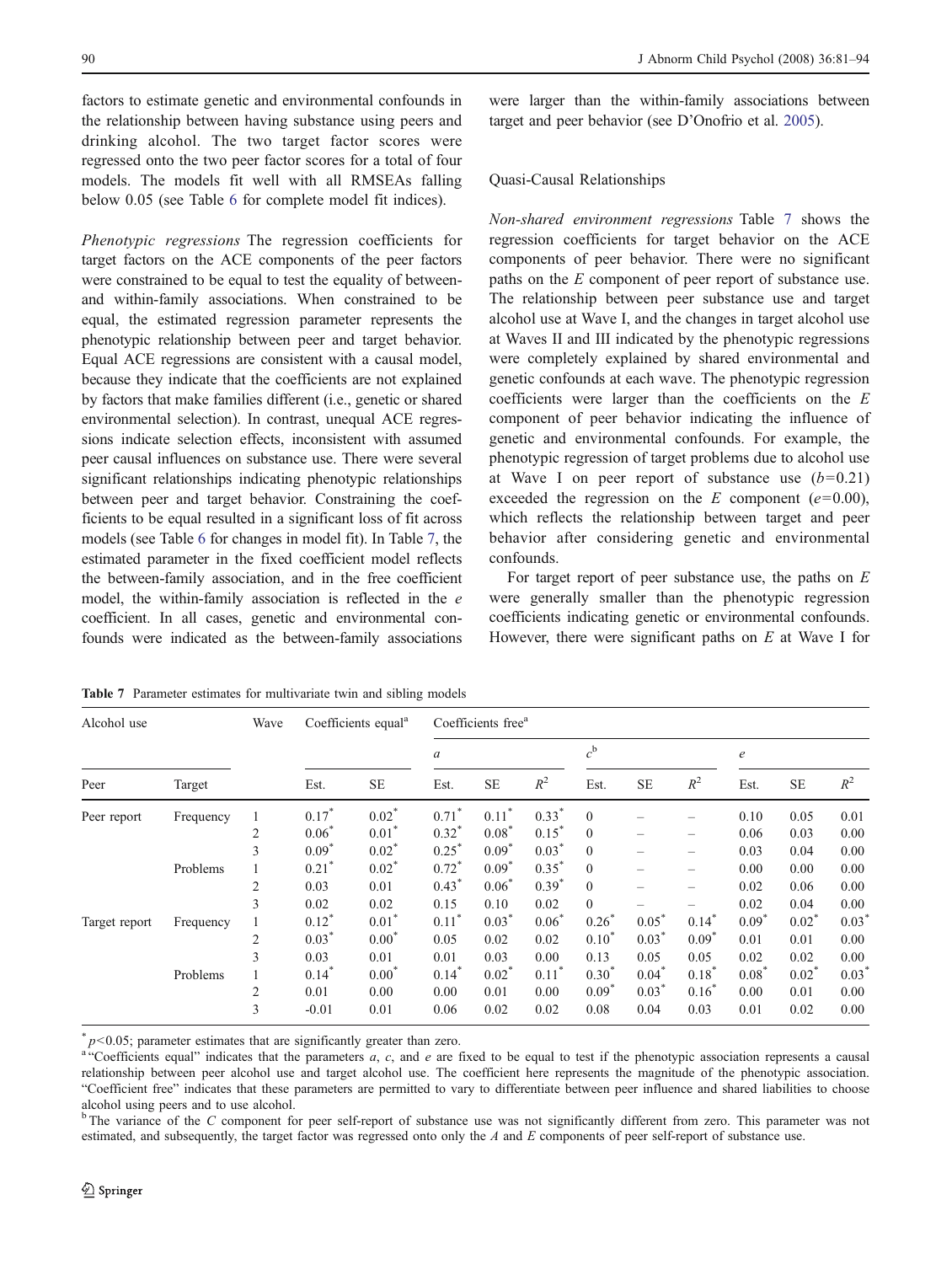target alcohol use  $(R^2=3.44\%)$  and target alcohol problems  $(R^2 = 3.39\%)$ , which is consistent with a potential role of peer influence on adolescent alcohol use. A regression on E indicates that after controlling for genetic and shared environmental confounds, the sibling who is exposed to more alcohol using peers will engage in more alcohol use than his or her co-sibling. The within-family association is not free from confounds. Rather, within-family associations are confounded by factors that vary systematically between siblings. For example, the twin with more alcohol using peers may engage in more conflict with his parents, and this conflict may cause the twin to engage in more alcohol use behavior than his co-twin. Nevertheless, it is important to stress that within-family associations have fewer potential confounds than between-family associations and present a stronger case for causal peer influence.

Genetic confounds Regressions on the A variance component estimated the extent to which genetics confound the relationship between affiliating with alcohol using peers and drinking alcohol. For the A variance component of peer report of substance use, regressions for both Wave I target outcomes were significant and accounted for 33.21% (frequency of alcohol use) and 35.19% (alcohol problems) of the variance in the outcome. Additionally, the A component of peer report of substance use accounted for moderate portions of variance in Wave II target alcohol use (14.87%) and alcohol problems (39.27%), and variance in Wave III alcohol use (2.65%). The regressions of Wave I alcohol use and alcohol problems on the A variance component of target report of peer substance use were also significant and accounted for 5.59% and 10.74% of the variance in alcohol use and alcohol problems at Wave I respectively.

Environmental confounds Regressions on the C variance component estimate the extent to which shared environmental factors confound the relationship between having substance using peers and drinking alcohol. The variance of the C component for peer report of substance use was estimated to be negative, but was not significantly different from zero  $(95\%CI = [-0.107, 0.051])$ . Constraining the variance of  $C$  to be zero and estimating only the variances of  $A$ and E did not result in a significant loss of fit  $(\Delta \chi^2 = 0.321)$ ,  $\Delta df=1$ ). The C component of peer report of substance use and subsequent regressions onto the component were not included in the multivariate analysis.

For target report of substance use, the regressions on C from all target factors at Wave I were significant and accounted for between 14.66% (frequency of alcohol use) and 17.80% (alcohol problems) of the variance in outcome at Wave I. Additionally, the regressions on C for alcohol use and alcohol problems at Wave II were significant and accounted for 8.73% and 15.88% of variance in target outcome respectively.

# Discussion

The causal influence of peers on adolescent alcohol use is often overestimated due to reliance on target report of peer behavior, methods that do not differentiate between peer effects on adolescents and adolescent effects on peer selection, and methods that do not consider potential confounds that may influence both peer selection and alcohol use (Bauman and Ennett [1996;](#page-12-0) Kandel [1996](#page-12-0)). Accordingly, the current study used a longitudinal family design to examine the relationship between direct report of peer behavior and target alcohol use. This is the only study to apply genetically informed data to the relationship between peer and adolescent alcohol use using direct peer report.

Univariate Decomposition of Affiliation with Substance Using Peers and Alcohol Use

Consistent with previous research, target alcohol use and alcohol problems reflected a combination of genetic and environmental influences (Rhee et al. [2003\)](#page-13-0). Although previous findings suggested that alcohol problems have a greater relative genetic influence than alcohol use (Rhee et al. [2003](#page-13-0)), there were no discernable differences between genetic and environmental influences on problem alcohol use and frequency of alcohol use. Decomposition of the changes in alcohol use from adolescence into adulthood reflected primarily nonshared environmental influences, but retained genetic and shared environmental portions as well.

Genetic and nonshared environmental variance completely accounted for the variance in peer alcohol use. This is consistent with previous research on direct peer report of substance use (Cleveland et al. [2005](#page-12-0)). For target report of peer substance use, shared environment accounted for nearly 20% of the variance. Target perception of peer behavior overestimated the association between adolescent and peer behavior, and this overestimation appeared to reflect shared environmental influences.

Association Between Affiliation with Substance Using Peers and Alcohol Use

Target alcohol use and alcohol problems were related to both peer report of substance use and target report of peer substance use. Applying the quasi-causal model to these phenotypic relationships demonstrated little support for causal peer influence. The association between peer and adolescent behavior may reflect other processes, including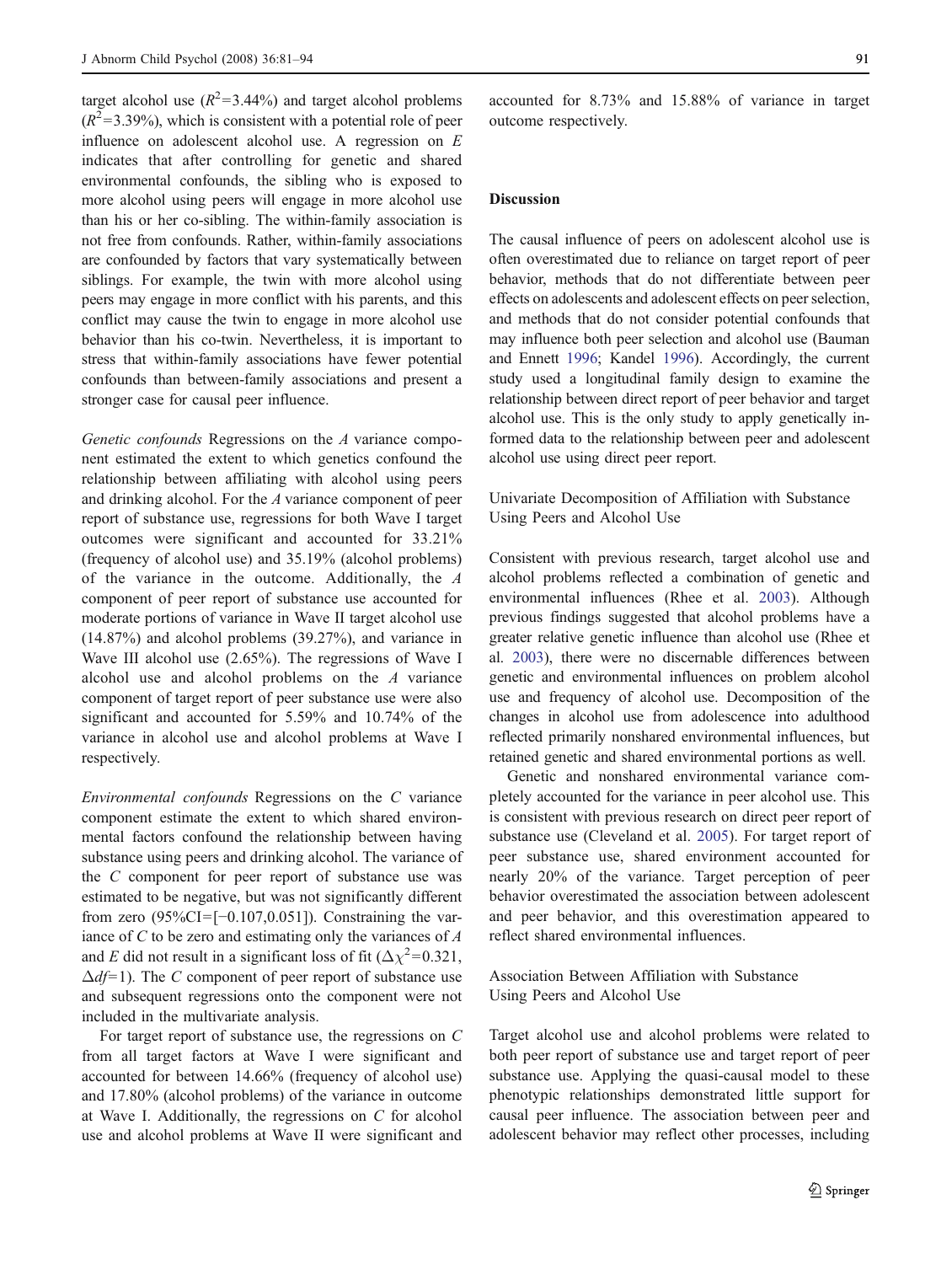selection attributable to genetic and shared environmental factors. Although it was expected that the relationship between peer affiliation and alcohol use would change over time, genetic and shared environmental factors also account for the relationship between peer alcohol use and changes in adolescent alcohol use.

Associations between adolescent outcomes and target report of peer substance use reflected predominantly shared environmental pathways. The confounding role of shared environment in the association between alcohol use and target report of peer substance use was consistent with research that included teacher and target report of peer behavior (Walden et al. [2004](#page-13-0)). The shared environmental influences did not completely account for the relationship, and nonshared environment and genetic influence accounted for additional covariance in alcohol use. Target perception of peer substance use may influence target alcohol use after considering the roles of genetics and shared environment.

The relationship between direct peer report of substance use and alcohol use in the target adolescent was explained by genetic factors. Genes may influence the correlation between two observed variables in several ways. Two mechanisms through which gene‐environment correlations (rGE) may be at work in the current association are active and evocative rGE (Plomin et al. [1977\)](#page-13-0). Active rGE suggests that an individual is influenced by his or her genes to seek out certain environments. For example, an individual genetically predisposed to drink alcohol may seek out other individuals predisposed to drink alcohol. Evocative rGE suggests that an individual's genes cause others to act in certain ways toward him or her. For example, an adolescent who is predisposed to drink alcohol will attract peers who drink alcohol. In this case, as peer selection is a reciprocal process in which adolescents and peers select each other, it is plausible that both active and evocative rGE could be responsible for the observed association. The finding that genes may influence both peer selection and alcohol use behavior does not imply that genes determine characteristics. The majority of variance in alcohol use was attributable to environmental factors; however, the covariance between alcohol use and peer alcohol use is largely attributable to genetic factors. Future research is needed to determine what environmental influences contribute to variation in alcohol use.

## Direct Peer Report and Target Report of Peer Behavior

Consistent with previous research, target report of peer behavior overestimated the similarity between target and peer behavior (Bauman and Ennett [1996\)](#page-12-0). The bias appeared to be systematic; the covariance between target report of peer behavior and target alcohol use reflected primarily shared environmental influence, and the covariance between direct peer report and target alcohol use reflected primarily genetic influences. After considering genetic and environmental confounds, peer behavior does not appear to influence target behavior, whereas target perception of peer behavior may influence target behavior.

Differences between peer behavior and target perception of peer behavior may have important treatment and prevention implications for adolescent substance use. Target perception of peer behavior may have a causal influence where actual peer behavior does not after considering shared environmental and genetic confounds. Perhaps mechanisms which cause target perception to differ from peer behavior may affect alcohol use. Treatment and prevention may be most helpful when focusing on adolescents' perceptions and quality of relationships rather then focusing on affiliation with risk-taking peers.

#### Future Directions and Limitations

Twin models of the kind employed here assume that there is no gene‐environment interaction (GxE) and include any GxE effects in the genetic confound. As this paper identifies genetic confounds, future work might use emerging methods that may be able to examine GxE and rGE simultaneously (Eaves et al. [2003](#page-12-0)).

Missing data are another possible concern. Missing peer reports due to failure to nominate a peer or nominated peers who did not provide data were both treated as missing. Missing data analysis showed only minor differences between these groups on measured covariates and outcomes. However, it is possible that there were important, unmeasured differences between groups. The proportion of missing data may also produce biased estimates as the limitations of the missing data analysis used in the current study have not been tested for complex genetic models. Evaluation of ML under MAR with simpler models suggests that with samples of similar size and high rates of missing data (nearly 80%) ML under MAR performs adequately (Schafer and Graham [2002\)](#page-13-0).

The ages of the youth in this study spanned the entire range of adolescence, yet life experiences within certain developmental periods may alter peer influence on adolescent alcohol use (Fergusson et al. [2002\)](#page-12-0). Adolescents who begin drinking at a young age also report being more susceptible to peer influence (Flory et al. [2004\)](#page-12-0). Thus, another task for future research is to consider the relative influence of peers at different stages of adolescent development.

While we focused on best friends, one peer does not represent the entire peer group. Future research may benefit from examining the influences of the entire peer group, same and opposite sex, on alcohol use in adolescents. Peer dynamics including changes in peer groups, popularity,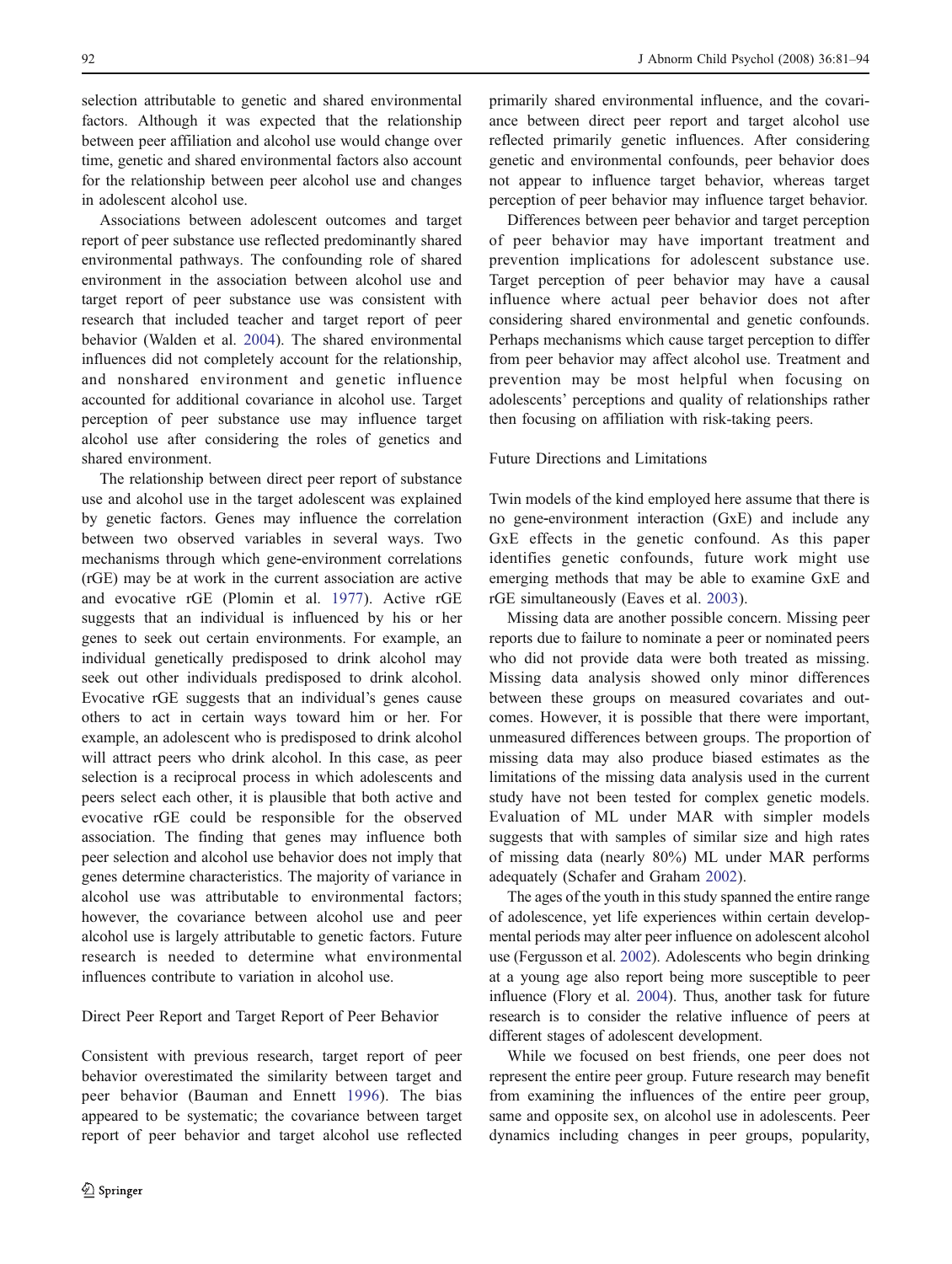quality of friendships, and parental involvement in peer interactions may be important moderators between engagement in substance use and affiliation with substance using peers (Dishion et al. [2004](#page-12-0); Lansford et al. [2003;](#page-12-0) Sullivan et al. [2006;](#page-13-0) Urberg et al. [2003](#page-13-0)).

Finally, we should note that, while best-friends may not influence alcohol use, at risk youth still can be adversely affected by associations with deviant peers. Research suggests that congregating deviant youth in treatment groups may increase substance use (Dishion and Dodge [2005a,](#page-12-0) [b\)](#page-12-0). Perhaps adolescents in treatment groups are more vulnerable to peer influence or the peers in such groups have a particularly powerful, negative influence.

## **Conclusions**

The use of family studies can identify true causal mechanisms which can aid in treatment and prevention of substance use in adolescence. Although consideration of genetic and environmental confounds leads to reduced estimates of the magnitude of the causal relation between peers and adolescents, our results do not indicate that peers are inconsequential to adolescent development. Peers may affect development and behavior in a variety of domains not considered in the current study. Nevertheless, our results indicate that peer substance use did not influence adolescent alcohol use when genetic and shared environmental confounds were considered. Despite a phenotypic association between peer and target alcohol use, genetic and shared environmental factors largely explained this relationship. Failure to consider genetic and environmental factors affecting peer selection may overestimate peer influence over adolescent alcohol use.

## References

- Allison, P. D. (2002). Missing data. Sage university papers series on quantitative applications in the social sciences, 07-136. Thousand Oaks, CA: Sage.
- Bauman, K. E., & Ennett, S. T. (1996). On the importance of peer influence for adolescent drug use: Commonly neglected considerations. Addiction, 91(2), 185–198.
- Bentler, P. M. (1990). Comparative fit indexes in structural models. Psychological Bulletin, 107, 238–246.
- Berkowitz, W. R. (1969). Perceived height, personality, and friendship choice. Psychological Reports, 24(2), 373–374.
- Byrne, B. M., Shavelson, R. J., & Muthén, B. (1989). Testing for the equivalence of factor covariance and mean structures: The issue of partial measurement invariance. Psychological Bulletin, 105(3), 456–466.
- <span id="page-12-0"></span>Cleveland, H. H., Wiebe, R. P., & Rowe, D. C. (2005). Sources of exposure to smoking and drinking friends among adolescents: A behavioral-genetic evaluation. Journal of Genetic Psychology, 166(2), 153–169.
- Curran, P. J., Stice, E., & Chassin, L. (1997). The relation between adolescent alcohol use and peer alcohol use: A longitudinal random coefficients model. Journal of Consulting and Clinical Psychology, 65, 130–140.
- Daniels, D., & Plomin, R. (1985). Differential experience of siblings in the same family. Developmental Psychology, 21, 747–760.
- Dishion, T. J., & Dodge, K. A. (2005a). Peer contagion in interventions for children and adolescents: Moving towards an understanding of the ecology and dynamics of change. Journal of Abnormal Child Psychology, 33(3), 395–400.
- Dishion, T. J., & Dodge, K. A. (2005b). Peer contagion in interventions for children and adolescents: Moving towards an understanding of the ecology and dynamics of change. Journal of Abnormal Child Psychology, 33(3), 395–400.
- Dishion, T. J., Nelson, S. E., Winter, C. E., & Bullock, B. M. (2004). Adolescent friendship as a dynamic system: Entropy and deviance in the etiology and course of male antisocial behavior. Journal of Abnormal Child Psychology, 32(6), 651–663.
- D'Onofrio, B. M., Turkheimer, E., Emery, R. E., Slutske, W. S., Heath, A. C., Madden, P. A., et al. (2005). A genetically informed study of marital instability and its association with offspring psychopathology. Journal of Abnormal Psychology, 114(4), 570–586.
- Eaves, L., Silberg, J., & Erkanli, A. (2003). Resolving multiple epigenetic pathways to abstract adolescent depression. Journal of Child Psychology and Psychiatry, 44(7), 1006–1014.
- Fergusson, D. M., Swain-Campbell, N. R., & Horwood, L. J. (2002). Deviant peer affiliations, crime and substance use: A fixed effects regression analysis. Journal of Abnormal Child Psychology, 30 (4), 419–430.
- Flory, K., Lynam, D., Milich, R., Leukefeld, C., & Clayton, R. (2004). Early adolescent through young adult alcohol and marijuana use trajectories: Early predictors, young adult outcomes, and predictive utility. Development and Psychopathology, 16, 193–213.
- Guo, G. (2005). Genetic similarity shared by best friends among adolescents. Twin Research and Human Genetics, 9(1), 113–121.
- Harris, K. M., Florey, F., Tabor, J., Bearman, P. S., & Jones, J. (2003). The National Longitudinal Study of Adolescent Health: Research design. Retrieved from [http://www.cpc.unc.edu/projects/](http://www.cpc.unc.edu/projects/addhealth/design) [addhealth/design.](http://www.cpc.unc.edu/projects/addhealth/design) Accessed December 20, 2003.
- Hu, L., & Bentler, P. M. (1998). Fit indices in covariance structure modeling: Sensitivity to underparameterized model misspecification. Psychological methods, 3, 424–453.
- Iervolino, A. C., Pike, A., Manke, B., Reiss, D., Hetherington, E. M., & Plomin, R. (2002). Genetic and environmental influences in adolescent peer socialization: Evidence from two genetically sensitive designs. Child Development, 73(1), 162-174.
- Jaccard, J., Blanton, H., & Dodge, T. (2005). Peer influences on risk behavior: An analysis of the effects of a close friend. Developmental Psychology, 41(1), 135–147.
- Kandel, D. B. (1996). The parental and peer contexts of adolescent deviance: An algebra of interpersonal influences. Journal of Drug Issues, 26(2), 289–315.
- Lansford, J. E., Criss, M. M., Pettit, G. S., Dodge, K. A., & Bates, J. E. (2003). Friendship quality, peer group affiliation, and peer antisocial behavior as moderators of the link between negative parenting and adolescent externalizing behavior. Journal of Research on Adolescence, 13(2), 161–184.
- Larson, R., & Richards, M. H. (1991). Daily companionship in late childhood and early adolescence: Changing developmental contexts. Child Development, 62(2), 284–300.
- Little, R. J., & Rubin, D. B. (1987). Statistical analysis with missing data. New York: Wiley.
- Meredith, W. (1993). Measurement invariance, factor analysis and factorial invariance. Psychometrika, 58(4), 525–543.